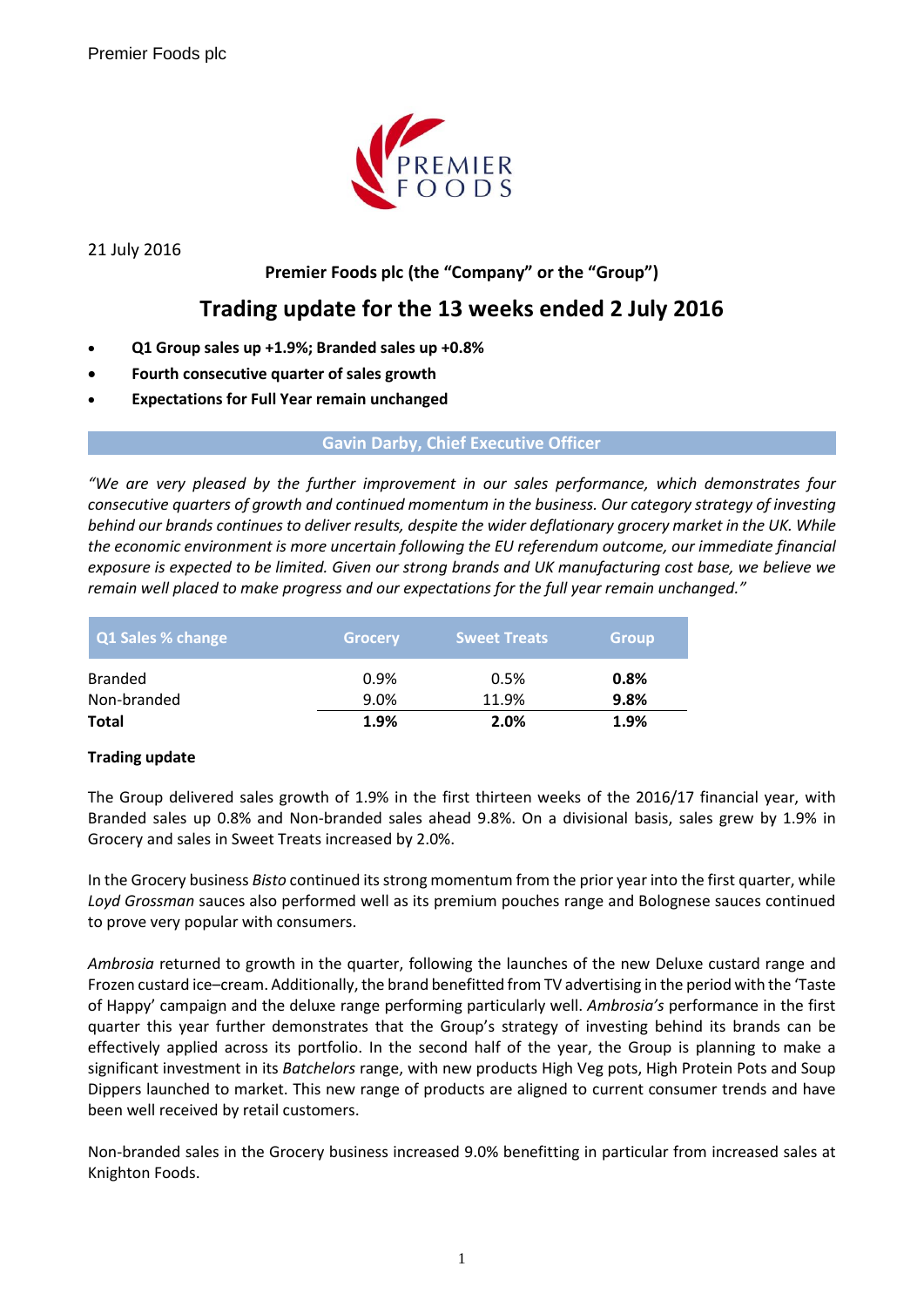### Premier Foods plc

Sweet Treats continued to benefit from strong *Cadbury* cake performances, reflecting continued growth of new products such as *Cadbury* Amaze Bites while also seeing strong sales from the core *Cadbury* cake range. Non-branded Sweet Treats grew by 11.9% due to contract wins in both major retailers and the discounters' channel, while *Mr Kipling* sales were lower as a result of higher promotional activity in the prior year period. The Cake-On-The-Go range of twin pack *Mr Kipling* and *Cadbury* cakes designed for the convenience market is building distribution and seven different formats are now available in market. The launch of the *Mr Kipling* Cup Cake range exclusively in one major retailer is also performing well.

International sales grew approximately 5% in the quarter due to a strong performance in Australia and the business unit has now delivered growth for seven successive quarters. Additionally, good progress is being made in delivering against the strategic initiative of extending the Group's cake brands in the USA and Middle East.

Work streams established for the co-operation agreement with Nissin are now well underway, with collaboration on both sides building well commercially and operationally. The Group expects to be able to deliver tangible initiatives from these work streams in 2017.

As previously announced, the Group expects to invest between £42-44m in consumer marketing in the current financial year, with nine of its brands planned to benefit from TV advertising in the year. This represents a significant increase on the £36m invested in the prior year and marks the third successive year of increased consumer marketing investment.

One of the key roles of the Group's supply chain is to deliver efficiencies which can then be re-invested in consumer marketing. Efficiency programmes including streamlining the supply chain's management teams, delivering line efficiency improvements and optimisation of its logistics operations are all well on track.

The Group recognises the broader macroeconomic uncertainty created by the UK electorate voting to the leave the European Union. In overall terms, the FY16/17 financial impact to the Group of the UK voting to leave the EU is expected to be low. The Group's main direct foreign currency exposure is with respect to Euros of which it is a net purchaser of approximately €50m per annum, however it is substantially hedged against the Euro for the remainder of FY16/17. One of the Group's strategic initiatives is to deliver international sales growth sourced from its UK manufacturing cost base and this is expected to be significantly supported by the recent devaluation of Sterling. While financial market movements will affect the net pensions' position, certain hedging instruments are in place and additionally, the Group's pension deficit contribution payments are fixed through to the end of 2019.

### **Outlook**

As outlined at its recent Investor and Analyst visit to its Lifton Desserts centre of excellence, the Group's focus on innovation and brand investment is delivering demonstrable results, with more exciting initiatives to come. Having delivered four successive quarters of sales growth, the Group considers it is well placed to make progress and its sales, profit and Net debt expectations for the year remain unchanged.

 $\sim$  Ends  $\sim$ 

| For further information, please contact:    |                      |
|---------------------------------------------|----------------------|
| Institutional investors and analysts:       |                      |
| Alastair Murray, Chief Financial Officer    | +44 (0) 1727 815 850 |
| Richard Godden, Head of Investor Relations  | +44 (0) 1727 815 850 |
| <b>Media enquiries:</b>                     |                      |
| Richard Johnson, Corporate Affairs Director | +44 (0) 1727 815 850 |
| Marisa Fitch, Head of External Affairs      | +44 (0) 1727 815 850 |